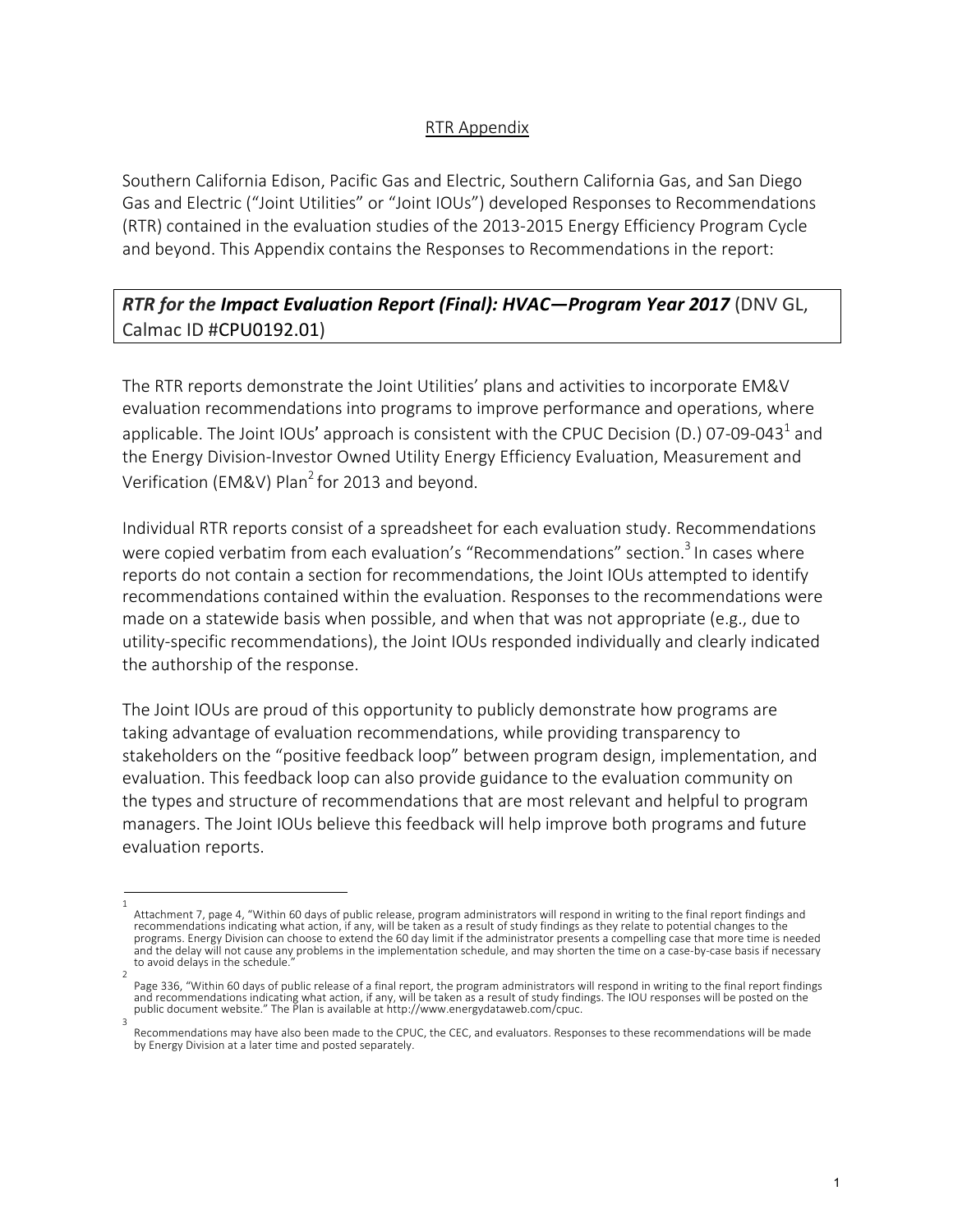## **Response to Recommendations (RTR) in Impact, Process, and Market Assessment Studies**

**Study Title:** Impact Evaluation Report (Final): HVAC—Program Year 2017

**Program:** HVAC **Author:** DNV GL

**Calmac ID:** CPU0192.01

**Link to Report:** http://calmac.org/publications/CPUC\_Group\_A\_HVAC\_Sector\_Report\_.pdf

## **Recipient Disposition Disposition Notes**

Examples: becific program change, give reason for rejection, or indicate that it's under further review.

stream programs, the Statewide (SW) PAs will continue vor to collect accurate end-user contact info, however, updating of current end-user contact info post incenent would be out of scope.

and midstream programs are designed to affect behavanufacturers and distributors primarily and gathering end-user contact info is often not included in the proign and/or difficult to obtain.

I is the SW PAs recommendation that evaluators work ccount management staff and/or third-party implewhere possible to provide introductions to contacts of selected for inclusion in evaluations.

e revisited by the Statewide Upstream and Midstream gram currently in solicitation. However, current upidstream programs focus on sales/delivery channels always include the end-user's primary contact for EE

mmendation will largely be addressed by the fact that he current HVAC programs are moving to a statewide

or/distributor contact information is personally identifiahation (PII) and cannot be shared through claims data RS due to data security reasons.

| Item#          | Page # | <b>Program or Da-</b><br>tabase           | <b>Findings</b>                                                                                                                     | <b>Best Practice / Recommendations</b><br>(Verbatim from Final Report)                                                                                                                                                                                                                                                                      | Recommendation<br><b>Recipient</b>                         | <b>Disposition</b>                         |                                                                        |
|----------------|--------|-------------------------------------------|-------------------------------------------------------------------------------------------------------------------------------------|---------------------------------------------------------------------------------------------------------------------------------------------------------------------------------------------------------------------------------------------------------------------------------------------------------------------------------------------|------------------------------------------------------------|--------------------------------------------|------------------------------------------------------------------------|
|                |        |                                           |                                                                                                                                     |                                                                                                                                                                                                                                                                                                                                             | If incorrect,<br>please indicate and<br>redirect in notes. | Choose:<br>Accepted, Rejected,<br>or Other | Describe s                                                             |
| 1a             | 65     | All Programs                              | PA tracking data contained incor-<br>rect contact information.                                                                      | Continue to work to ensure that the contact infor-<br>mation in the tracking data includes the correct and<br>complete name, phone number, and e-mail address<br>of the end-user's primary contact.                                                                                                                                         | All PAs                                                    | Other                                      | For downs<br>to endeav<br>continual<br>tive paym                       |
|                |        |                                           |                                                                                                                                     |                                                                                                                                                                                                                                                                                                                                             |                                                            |                                            | Upstream<br>iors of ma<br>detailed e<br>gram desi                      |
|                |        |                                           |                                                                                                                                     |                                                                                                                                                                                                                                                                                                                                             |                                                            |                                            | Overall, it<br>with PA ac<br>menters w<br>accounts s                   |
| 1 <sub>b</sub> | 65     | All Upstream &<br>Midstream Pro-<br>grams | PA tracking data contained incor-<br>rect contact information.                                                                      | For upstream and midstream programs, provide<br>more uniformity in reporting the explicit links be-<br>tween distributors/contractors and end users.                                                                                                                                                                                        | All PAs                                                    | Other                                      | This will b<br><b>HVAC Prog</b><br>stream/m<br>that don't<br>projects. |
| $\overline{2}$ | 65     | All Programs                              | PA tracking data showed incon-<br>sistent measure types and quanti-<br>ties.                                                        | PAs should verify that they all use the same rules<br>for reporting measure parameters in claims.                                                                                                                                                                                                                                           | All PAs                                                    | Accepted                                   | This recon<br>most of th<br>model.                                     |
| $\mathbf{3}$   | 65     | All Upstream &<br>Midstream Pro-<br>grams | Upstream and midstream market<br>actors, particularly Quality Mainte-<br>nance contractors, were difficult to<br>reach for surveys. | Improve the quality of contact information in the<br>tracking databases. Steps to improve the number of<br>completed surveys include increasing sample sizes,<br>asking the PAs to reach out to these market actors<br>to encourage cooperation, planning for longer field-<br>ing periods, and offering incentives for participa-<br>tion. | <b>All Evaluators</b>                                      |                                            |                                                                        |
| 4              | 66     | All Programs                              | Contractors and distributors were<br>not linked to tracking data.                                                                   | Make contractor contact information (and, for up-<br>stream program claims, distributor contact infor-<br>mation) part of claim-level tracking data.                                                                                                                                                                                        | All PAs                                                    | Rejected                                   | Contracto<br>ble inform<br>on CEDAR                                    |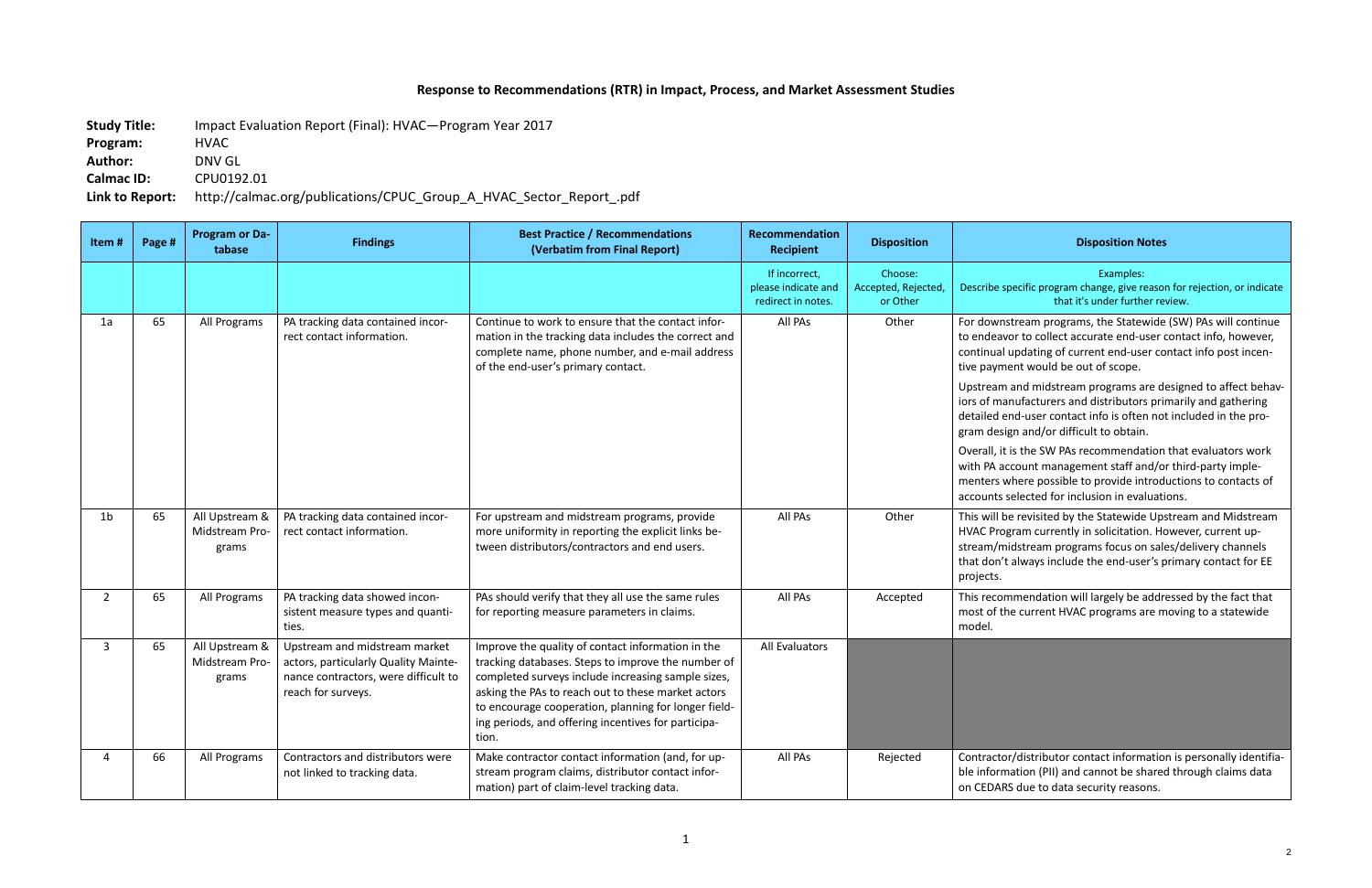not all of the current SW HVAC programs highlight nonnefits on the various program websites and in program collateral.

t midstream HVAC programs and the respective logic ill be phased out in 2020 with the launch of the Upstream and Midstream HVAC Program which will be developed and delivered by a third party. This program ly in solicitation.

set the Commercial HVAC thermostat controls measure

recommendation stemmed from data associated with easure claims in the evaluation, all PAs will take care to at the source of the reported savings claims in tracking appropriately catalogued in DEER.

recommendation stemmed from data associated with measure claims in the evaluation, all PAs appreciate nge associated with this recommendation and com $ll$ ollows:

stream programs, the Statewide (SW) PAs will continue or to collect accurate end-user contact info, however, updating of current end-user contact info post incenent would be out of scope.

| 5              | 66 | Upstream HVAC<br>Programs with<br>Rooftop & Split<br>System<br><b>Measures</b> | Program design for rooftop and<br>split systems is not strongly influ-<br>encing distributor behavior.                                                                                                       | Conduct a process evaluation to better assess cur-<br>rent distributor behavior and if there is room to<br>change, what mechanisms would influence them.                                                                                                                                                                                   | CPUC-ED                |          |                                                                                                           |
|----------------|----|--------------------------------------------------------------------------------|--------------------------------------------------------------------------------------------------------------------------------------------------------------------------------------------------------------|--------------------------------------------------------------------------------------------------------------------------------------------------------------------------------------------------------------------------------------------------------------------------------------------------------------------------------------------|------------------------|----------|-----------------------------------------------------------------------------------------------------------|
| 6              | 66 | All HVAC Pro-<br>grams with<br>Rooftop & Split<br>System<br>Measures           | Rooftop end-users ranked energy<br>savings as more influential to their<br>specific equipment decisions than<br>non-energy benefits such as de-<br>creased maintenance costs or in-<br>creased productivity. | Examine whether program marketing currently co-<br>vers non-energy benefits. If not, consider producing<br>and piloting some materials that do cover these<br>benefits.                                                                                                                                                                    | PG&E, SCE and<br>SDG&E | Accepted | Many, if no<br>energy bei<br>marketing                                                                    |
| $\overline{7}$ | 67 | All Midstream<br><b>HVAC Programs</b><br>with Furnace<br><b>Measures</b>       | The NTGR revealed that a moder-<br>ate-to-high level of free-ridership<br>persists for this measure group<br>across the PAs.                                                                                 | • Consider interviews with contractors and examine<br>multiple causal pathways similar to the methods<br>used for the rooftop and split systems.<br>Review program design and logic to confirm that<br>the program is intended to accelerate furnace re-<br>placements and adjust NTGR methods to stay con-<br>sistent with program logic. | CPUC-ED and All<br>PAs | Other    | All current<br>models wi<br>Statewide<br>designed,<br>is currently                                        |
| 8              | 67 | All HVAC Pro-<br>grams with<br>Maintenance &<br>Controls<br>Measures           | Both gross and net realization rates<br>for the thermostat controls<br>measures were low.                                                                                                                    | PG&E could consider removing the measure while<br>continuing to offer fan controls measures.                                                                                                                                                                                                                                               | PG&E                   | Accepted | PG&E suns<br>in 2018.                                                                                     |
| 9              | 67 | All HVAC Pro-<br>grams with<br>Maintenance &<br>Controls<br>Measures           | Unapproved workpapers were used<br>to claim reported savings.                                                                                                                                                | Ensure that the source of the reported savings<br>claims in tracking data are appropriately cata-<br>logued.                                                                                                                                                                                                                               | All PAs                | Accepted | While this<br>PG&E's me<br>ensure tha<br>data are a                                                       |
| 10             | 67 | All HVAC Pro-<br>grams with<br>Maintenance &<br>Controls<br><b>Measures</b>    | Contractors found it difficult to an-<br>swer questions about maintenance<br>& controls measures in their quality<br>maintenance offers.                                                                     | Ask about maintenance & controls offers more gen-<br>erally in future net savings evaluations.                                                                                                                                                                                                                                             | CPUC-ED                |          |                                                                                                           |
| 11             | 67 | All HVAC Pro-<br>grams with<br><b>PTAC Measures</b>                            | PTAC unit energy savings are highly<br>uncertain estimates.                                                                                                                                                  | Consider performing an enhanced rigor evaluation<br>to accurately assess the unit energy savings of this<br>measure.                                                                                                                                                                                                                       | CPUC-ED                |          |                                                                                                           |
| 12             | 68 | All HVAC Pro-<br>grams with<br><b>Boiler</b><br>Measures                       | The response rates were low at<br>54% (gross data collection) and 15%<br>(net) for the census of PY 2017<br>boiler participants.                                                                             | Maintain up-to-date contact information for a vari-<br>ety of facility staff involved with the project at par-<br>ticipating facilities, including staff involved in finan-<br>cial decision-making, if possible.                                                                                                                          | All PAs                | Accepted | While this<br>SoCalGas'<br>the challer<br>ment as fo<br>For downs<br>to endeav<br>continual<br>tive payme |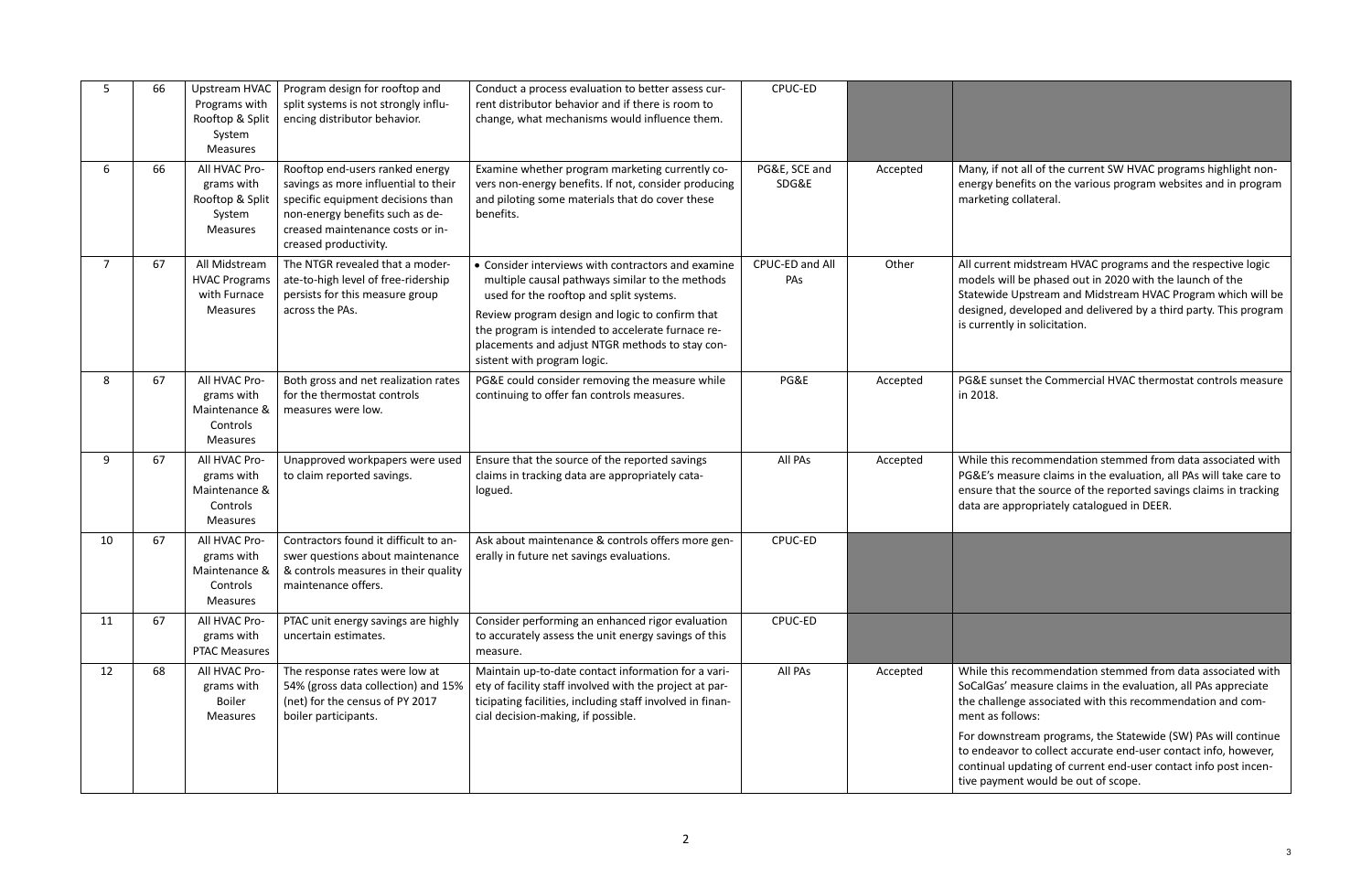and midstream programs are designed to affect behavanufacturers and distributors primarily and gathering end-user contact info is often not included in the proign and/or difficult to obtain.

I is the SW PAs recommendation that evaluators work ccount management staff and/or third-party implewhere possible to provide introductions to contacts of selected for inclusion in evaluations.

will continue to review and ensure that our savings calutilize the most current and active workpaper values R) in our reported savings.

would like to note that our reported savings calculausing the most current NTGR that are found in our ers. Specifically, for Claims DNVGL\_17012 and .7013, the current NTGR used in our savings calcula-0.85 and 0.6 respectively as noted in Workpaper RHC120206A-4.

he differences observed in the NTGR used by SoCalGas exterate by the Evaluation team is assumed to be due arket effects adjustment of 0.05 that has been prey D.12-11-015. This market effects adjustment is emthe Cost Effectiveness Tool (CET) and applied directly sults of project claims submitted through the California ata and Report System (CEDARS). SoCalGas feels that epancy noted in this recommendation may be due to a where the market effects adjustment was not included reating the savings values based off of our claim data, npared to the values observed from CEDARS.

will ensure that the most accurate and up-to-date er values are used in our reported savings calculations.

will ensure that the most accurate building types are ne savings calculations.

opriate PA's will consider additional research that can be etter characterize the installed boiler efficiencies.

cknowledge the efforts of the CPUC evaluation teams to meet the aggressive timelines necessary to complete impact evaluations upon completion of the contracting s. Considering the short turnaround time for final re-PAs will use close scrutiny of any findings from these

|    |    |                                                                 |                                                  |                                                                                                                                                                                    |                        |          | Upstream<br>iors of ma<br>detailed e<br>gram desi<br>Overall, it<br>with PA a                                                                          |
|----|----|-----------------------------------------------------------------|--------------------------------------------------|------------------------------------------------------------------------------------------------------------------------------------------------------------------------------------|------------------------|----------|--------------------------------------------------------------------------------------------------------------------------------------------------------|
|    |    |                                                                 |                                                  |                                                                                                                                                                                    |                        |          | menters v<br>accounts                                                                                                                                  |
| 13 | 68 | All HVAC Pro-<br>grams with<br><b>Boiler</b>                    | Workpaper NTGR was not used.                     | Carefully incorporate all active workpaper values,<br>including NTGR, in reported savings.                                                                                         | SCG                    | Accepted | SoCalGas<br>culations<br>(i.e., NTGI                                                                                                                   |
|    |    | <b>Measures</b>                                                 |                                                  |                                                                                                                                                                                    |                        |          | SoCalGas<br>tions are<br>workpape<br>DNVGL_1<br>tions, are<br>WPSCGNI                                                                                  |
|    |    |                                                                 |                                                  |                                                                                                                                                                                    |                        |          | Further, tl<br>and those<br>to the ma<br>scribed by<br>bedded ir<br>to the res<br><b>Energy Da</b><br>the discre<br>situation<br>when rect<br>when con |
| 14 | 68 | All HVAC Pro-<br>grams with<br><b>Boiler</b><br><b>Measures</b> | Incorrect DEER data were used in<br>workpaper.   | Update the WPSCGNRHC120206A Revision 4 work-<br>paper to reflect the most recent DEER 2016 boiler<br>measures list and associated efficiency data.                                 | SCG                    | Accepted | SoCalGas<br>workpape                                                                                                                                   |
| 15 | 68 | All HVAC Pro-<br>grams with<br><b>Boiler</b><br>Measures        | Incorrect building type was used.                | Review and revise (if necessary) the facility type<br>provided in the rebate application to ensure the<br>most accurate reported savings claims as a function<br>of building type. | SCG                    | Accepted | SoCalGas<br>used in th                                                                                                                                 |
| 16 | 69 | All HVAC Pro-<br>grams with<br><b>Boiler</b><br><b>Measures</b> | Improper boiler efficiency values<br>were found. | Consider additional research to better characterize<br>and track the installed boiler efficiency.                                                                                  | CPUC-ED and All<br>PAs | Accepted | The appro<br>used to be                                                                                                                                |
| 17 | 69 | All HVAC Pro-<br>grams with Fan<br><b>VFD Measures</b>          | There were misapplied NTGRs.                     | Update Fan VFD workpapers recommended NTGRs<br>to 0.53 and 0.59 for kWh and kW, respectively.                                                                                      | PG&E, SCE and<br>SDG&E | Accepted | The PAs a<br>working t<br>the 2017<br>processes<br>ports, the                                                                                          |